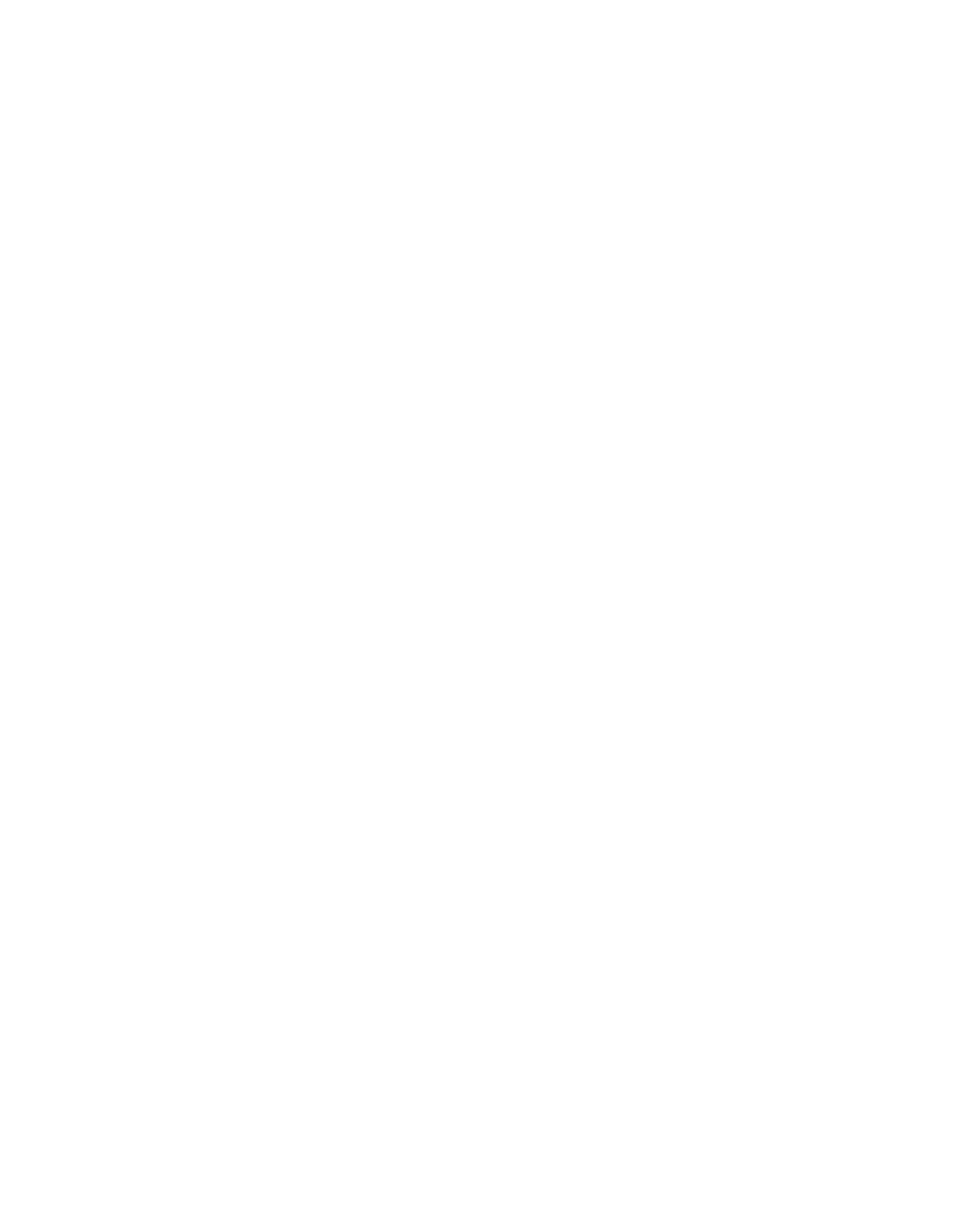#### **LIHTC FINAL APPLICATION**

Once project has been Placed In Service (PIS) the Department can begin the final review process for issuing IRS Form(s) 8609.

#### I. Initiating a Request for Issuance of IRS Form(s) 8609

A final financial feasibility analysis will be required before the Department may issue the Form(s) 8609. **(Allow a minimum of three weeks for this review).** The Sponsor must provide the Department with the following information as soon as possible after the project has received its Certificate of Occupancy**.** Documentation that must be submitted in order to initiate the final review process includes:

- **Final Application**, including but not limited to:
	- a) Data Summary (format attached)
	- b) Updated Project Financial Pro Formas (format attached);
	- c) Certification of Use of Tax Credit proceeds (sample language attached);

If the CFC electronic spreadsheets were used the final application may be submitted in that format.

#### **If the project includes any non-residential and/or commercial costs. Please separate those costs and also state them as a percent of total costs.**

- Copies of the **Certificates of Occupancy** or Final Inspection Certificate;
- Copy **Total Cost and Eligible Basis Certification** (as prepared by a third party). A third party Cost Certification of total costs and eligible basis must be prepared and submitted to the Department.
- Copy of **Placement Memorandum or Syndication Agreement** indicating tax credit proceeds available to the project together with a contribution schedule.
- Copy of on-site **Property Management Plan** acceptable to the Department and Permanent lender; if there are substantial changes from what is on file with the Department.
- Copy of **tenant lease and tenant selection criteria** to be used for the development.
- Final **Resident Services Plan**, if not already on file with the Department.
- **Certification from the Architect** that the project has been built in accordance with the plans submitted to the Department which provide that the project is built in accordance with all applicable local, state and federal laws and those requirements of the Department. (See Attached Certification Form).
- A **map of the site showing building addresses**, numbers or letters (identifiers) and the unit numbers in each building.

#### II. Recordation of the Declaration of Land Use Restrictive Covenants

Once the Department has received and reviewed all necessary documents, a determination of the final tax credit allocation amount will be made. The Department will then prepare a Declaration of Land Use Restrictive Covenants. The Sponsor will be required to have the Declaration recorded and the original or a certified copy of the recorded Declaration returned to the Department.

III. Issuance of the IRS Form(s) 8609

As soon as the Department receives the recorded Declaration, the Form(s) 8609 can be prepared. A copy of the Form(s) 8609 are then issued to the Sponsor (the original of the Form(s) 8609 is forwarded to IRS as part of the Department's annual report).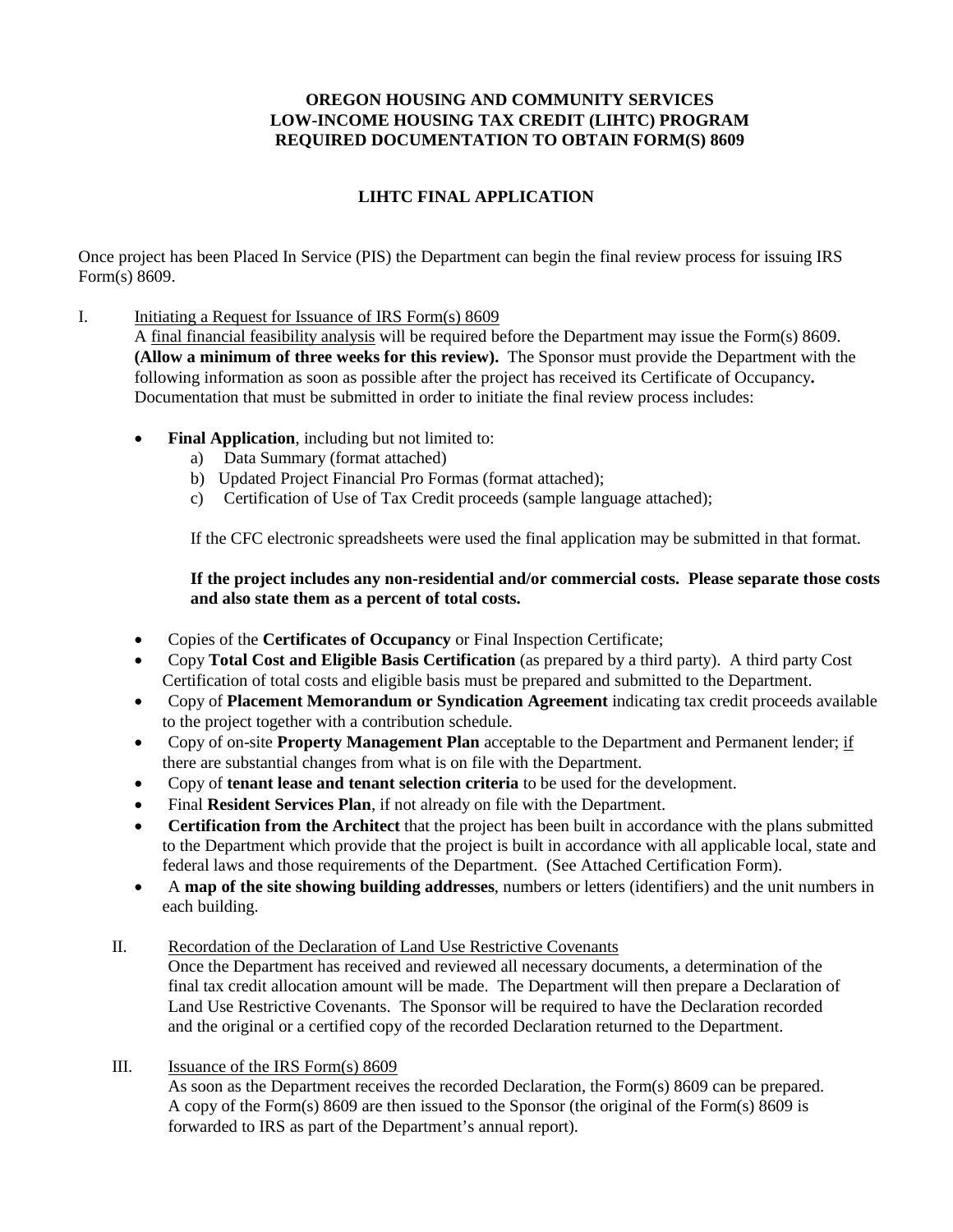| Data Summary                                                             |
|--------------------------------------------------------------------------|
| <b>Updated Project Financial Pro Forma</b>                               |
| Certification of Use of Tax Credit proceeds.                             |
| Copies of the Certificates of Occupancy or Final Inspection Certificate. |
| Copy Total Cost and Eligible Basis Certification                         |
| Copy of Placement Memorandum or Syndication Agreement.                   |
| Copy of on-site Property Management Plan.                                |
| Copy of tenant lease and tenant selection criteria.                      |
| Final Resident Services Plan (if not already submitted and approved)     |
| Architect's As Built Certification.                                      |
| Site Map                                                                 |

Final Application Checklist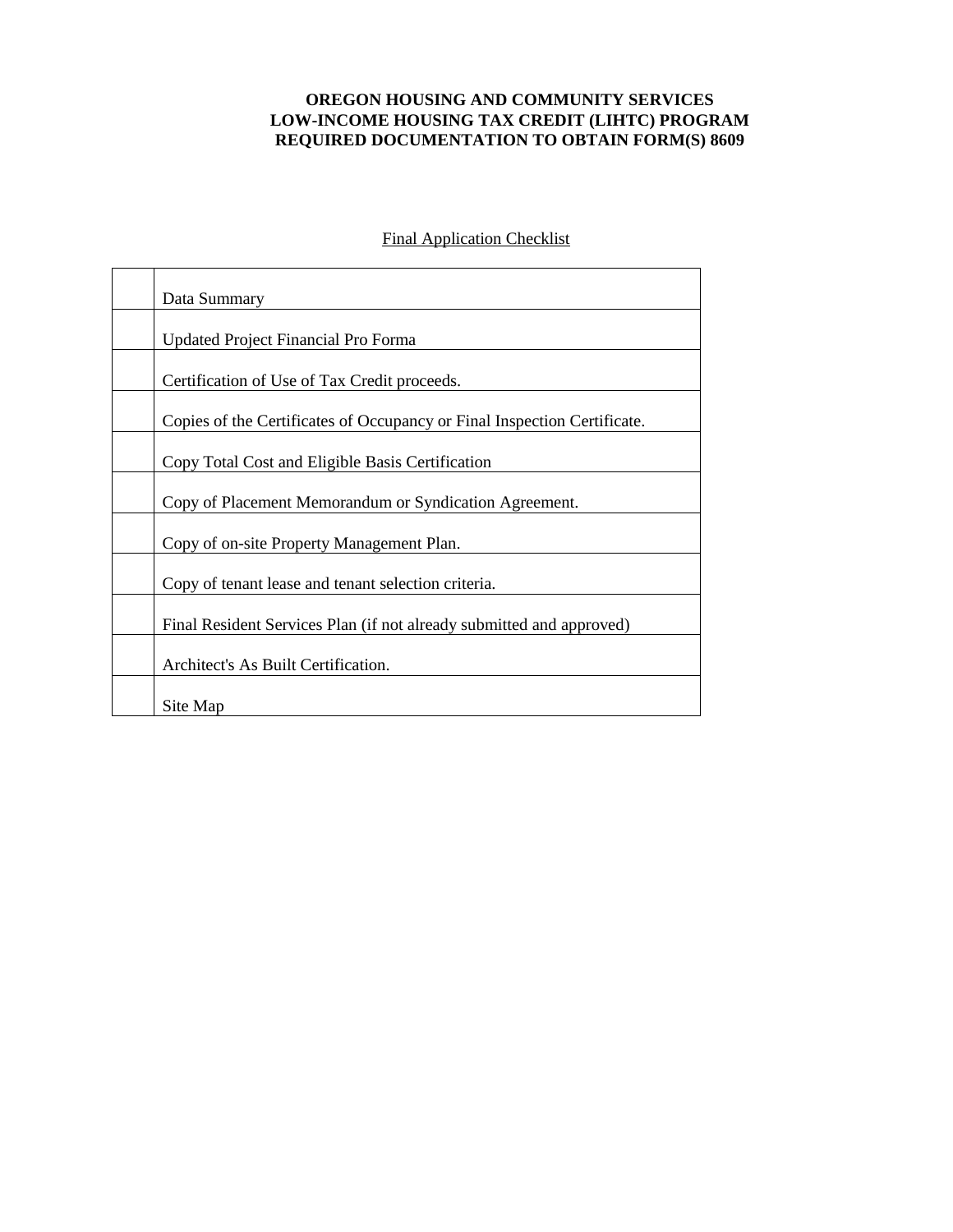## **DATA SUMMARY**

#### **APPLICANT INFORMATION**

| <b>Project Name:</b>          |                                                                                                 |                   |                                   |                          |
|-------------------------------|-------------------------------------------------------------------------------------------------|-------------------|-----------------------------------|--------------------------|
| <b>Project Address:</b>       |                                                                                                 |                   |                                   |                          |
|                               | <b>Street</b>                                                                                   | City              | Zip Code                          | County                   |
| <b>Legislative Districts:</b> | U.S. House                                                                                      | State Senate      |                                   | <b>State House</b>       |
| $\ast$                        | To find the project's district numbers visit http://www.leg.state.or.us/findlegsltr/findset.htm |                   |                                   |                          |
|                               | <b>APPLICANT</b>                                                                                |                   | <b>CO-APPLICANT</b>               |                          |
| Name:                         |                                                                                                 | Name:             |                                   |                          |
| Contact:                      |                                                                                                 | Contact:          |                                   |                          |
| Street:                       |                                                                                                 | Street:           |                                   |                          |
| City/St/Zip:                  |                                                                                                 | City/St/Zip:      |                                   |                          |
| Phone:                        |                                                                                                 | Phone:            |                                   |                          |
| Fax:                          |                                                                                                 | Fax:              |                                   |                          |
| E-Mail:                       |                                                                                                 | E-Mail:           |                                   |                          |
| Tax I.D. #:                   |                                                                                                 | Tax I.D. #:       |                                   |                          |
|                               | <b>Applicant Type ("X"box)</b>                                                                  |                   | Co-Applicant Type ("X"box)        |                          |
| <b>For Profit</b>             | <b>Housing Authority</b>                                                                        | <b>For Profit</b> |                                   | <b>Housing Authority</b> |
| Nonprofit                     | <b>CHDO</b>                                                                                     | Nonprofit         |                                   | <b>CHDO</b>              |
|                               | <b>Local Government</b>                                                                         |                   |                                   | <b>Local Government</b>  |
|                               | <b>OWNERSHIP ENTITY (LP, LLC, etc.)</b>                                                         |                   | <b>CONSULTANT</b> (if applicable) |                          |
| Name:                         |                                                                                                 | Name:             |                                   |                          |
| Contact:                      |                                                                                                 | Contact:          |                                   |                          |
| Street:                       |                                                                                                 | Street:           |                                   |                          |
| City/St/Zip:                  |                                                                                                 | City/St/Zip:      |                                   |                          |
| Phone:                        |                                                                                                 | Phone:            |                                   |                          |
| Fax:                          |                                                                                                 | Fax:              |                                   |                          |
| E-Mail:                       |                                                                                                 | E-Mail:           |                                   |                          |
| Ownership Tax ID#:            |                                                                                                 |                   |                                   |                          |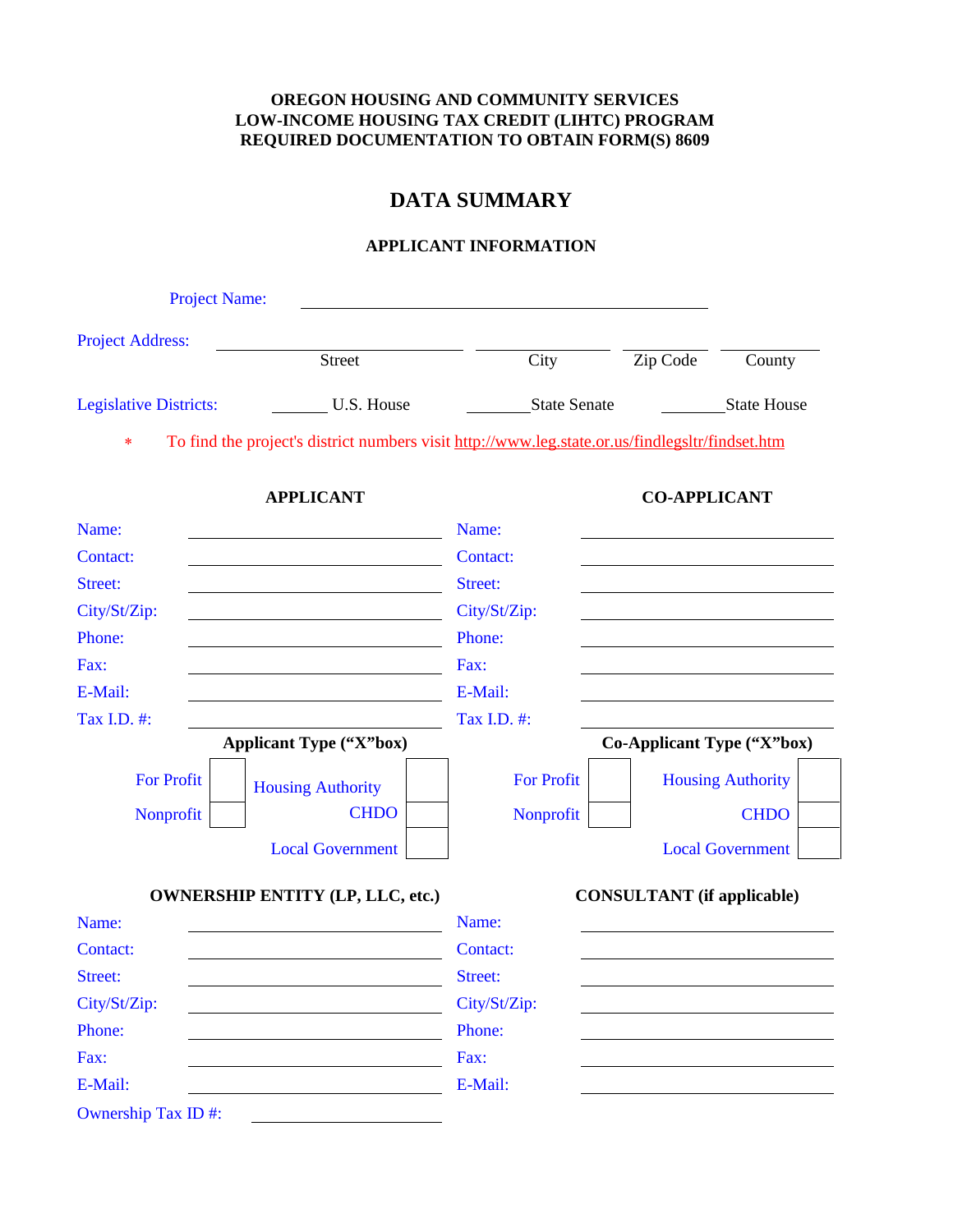#### **All Correspondence Should Be Directed to:**

| Contact:                                                                                                            | Title:                                          |
|---------------------------------------------------------------------------------------------------------------------|-------------------------------------------------|
| Name:                                                                                                               | Phone:                                          |
| Address:                                                                                                            | Fax:                                            |
| City/St/Zip:                                                                                                        | E-Mail:                                         |
| Indicate to which entity funds should be disbursed:<br>Indicate to which entity tax credits should be<br>disbursed: |                                                 |
| Source of your exemption $(''X''$ box)                                                                              | <b>NONPROFIT INFORMATION</b><br>(If Applicable) |
| IRC Section $501(a)$<br>IRC Section $501(c)(4)$                                                                     | IRC Section $501(c)(3)$<br><b>ORS 456</b>       |
| Date incorporated:                                                                                                  | Date IRS $501(c)(3)$ received:                  |
| Date Articles of Incorporation & By-laws filed:                                                                     | Date Articles or By-laws amended:               |
| Date Purpose/Mission statement:                                                                                     | Date Purpose/Mission statement amended:         |
| Do the By-laws set forth the development of affordable housing as a purpose?                                        | No(X)<br>Yes $(X)$                              |

#### **DEVELOPMENT TEAM INFORMATION**

*(Provide the following information, as it applies to the project.*)

| Contractor:          | Ph: | Email: |
|----------------------|-----|--------|
| Architect:           | Ph: | Email: |
| Tax Atty:            | Ph: | Email: |
| Tax Acct:            | Ph: | Email: |
| <b>Syndicator:</b>   | Ph: | Email: |
| <b>Property Mgr:</b> | Ph: | Email: |
| Other:               | Ph: | Email: |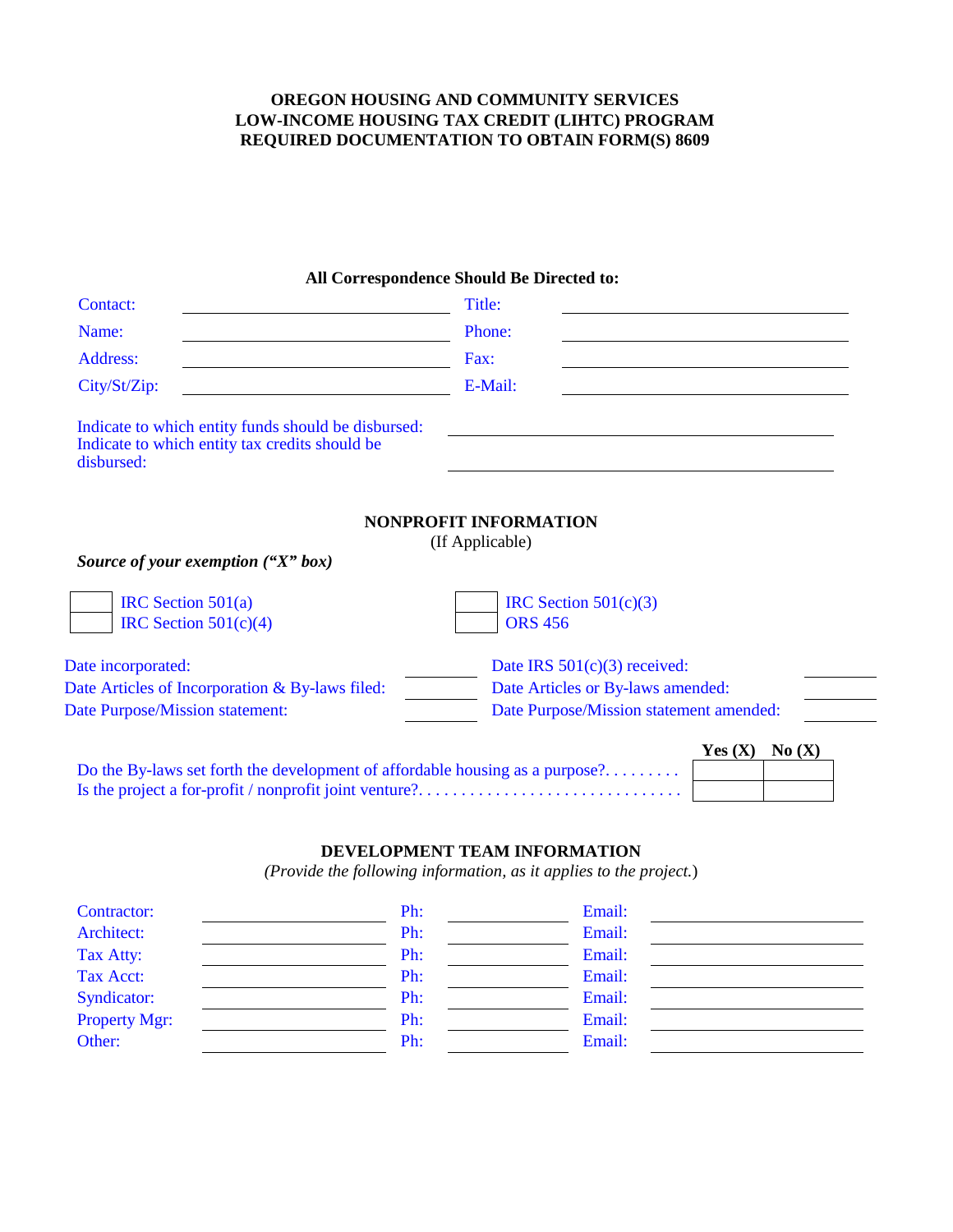#### **OHCS-BASED FUNDING REQUESTS**

|                                  | \$ Amount | Sources of Funds-Loans            | \$ Amount |
|----------------------------------|-----------|-----------------------------------|-----------|
| Sources of Funds-CFC             |           | Requires application submittal to |           |
|                                  |           | <b>Housing Finance</b>            |           |
| <b>Trust Fund</b>                |           | Elderly/Disabled                  |           |
| <b>HOME</b>                      |           | <b>Risk Sharing</b>               |           |
| <b>LIHTC</b> (annual allocation) |           | <b>Loan Guarantee</b>             |           |
| <b>HELP</b>                      |           | <b>Lease Guarantee</b>            |           |
| <b>OAHTC</b> (loan amount)       |           | <b>Seed Money</b>                 |           |
| <b>LIWP</b> (Weatherization)     |           | Predevelopment                    |           |
|                                  |           | <b>Oregon Rural Rehab</b>         |           |
| Other?                           |           | Conduit                           |           |
|                                  |           | <b>MDPP</b>                       |           |

#### *DESIGNATION OF BETC CREDITS*

Will be pursuing BETC.

Will not be pursuing BETC – OHCS may pursue.

The Financial Section of this Application contains more information about the BETC, as well as the waiver form to submit if you will not be pursuing BETC as a source for this project.

#### *PROJECT INFORMATION*

Target Population:

Number of Years of Affordability:

#### **PROJECT TYPE ("X" all boxes, which apply)**

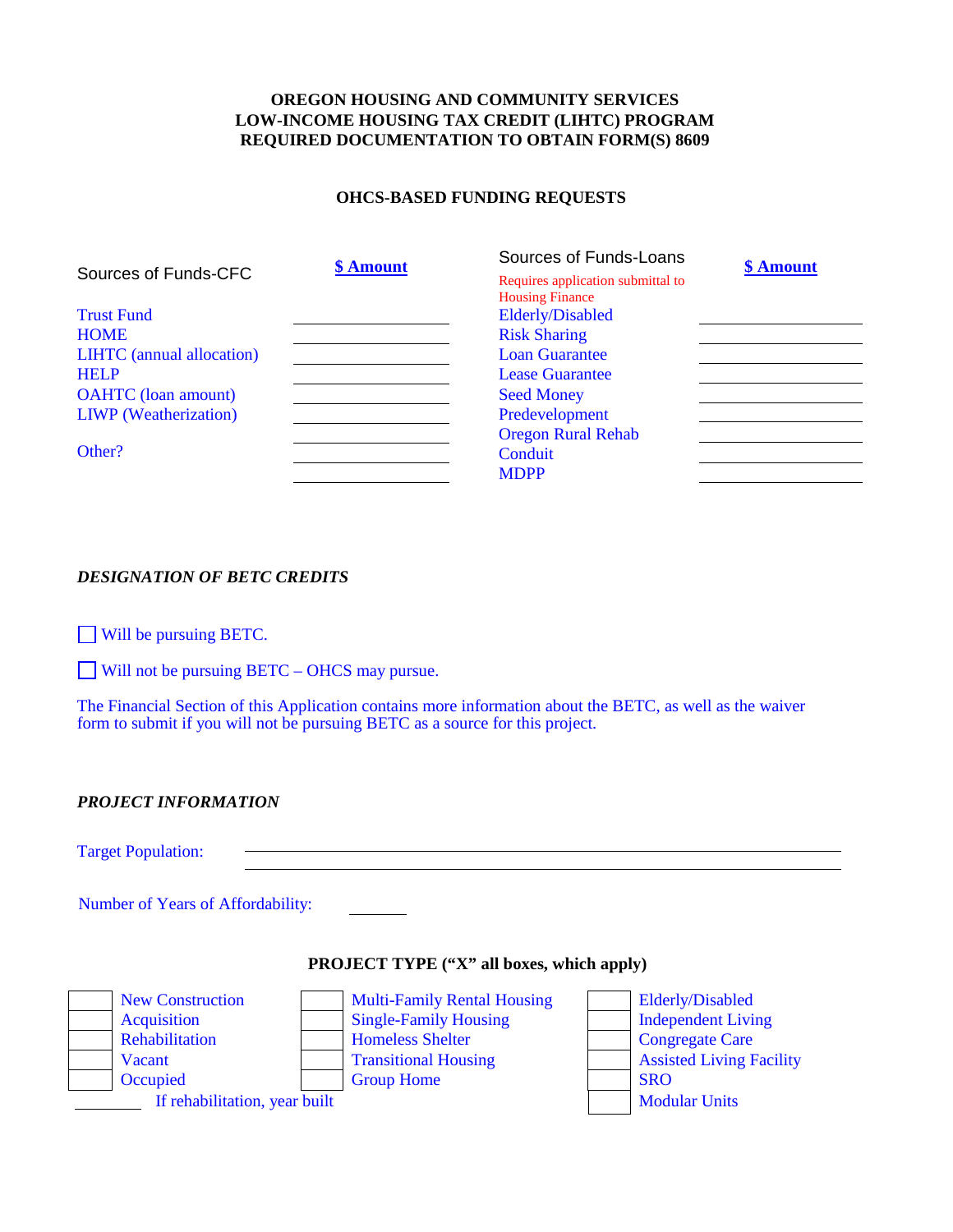#### **UNIT TYPE**

In the table below, list the unit type (SRO, studio, one bedroom,), the total number of each unit type, number of the units designated as HOME, LIHTC, Trust Fund, HELP, etc. units, square footage of units *and total square footage for each unit type.* The number of various Program units may exceed the Total Number of Units. For the unit square footage, the inside wall measurement should be used.

|                                              | <b>Residential only</b>              |                            |                                                         |                             |             |                                |                         |                           |                          |
|----------------------------------------------|--------------------------------------|----------------------------|---------------------------------------------------------|-----------------------------|-------------|--------------------------------|-------------------------|---------------------------|--------------------------|
| <b>Unit Type</b><br>(SRO, 1 <sub>bdr</sub> ) | <b>NUMBER OF UNITS DESIGNATED AS</b> |                            |                                                         |                             |             | <b>Actual</b><br><b>Square</b> | <b>Total</b>            |                           |                          |
| $2$ bdr, $3$<br>bdr, etc.)                   | No. of<br><b>Units</b>               | <b>OHCS</b><br><b>HOME</b> | <b>LIHTC</b>                                            | <b>Trust</b><br><b>Fund</b> | <b>HELP</b> | <b>LIWP</b>                    |                         | <b>Footage</b><br>of Unit | <b>Square</b><br>Footage |
|                                              |                                      |                            | * Note: Manager unit(s) must be included in this table. |                             |             |                                |                         |                           |                          |
|                                              |                                      |                            |                                                         |                             |             |                                |                         |                           |                          |
|                                              |                                      |                            |                                                         |                             |             |                                |                         |                           |                          |
|                                              |                                      |                            |                                                         |                             |             |                                |                         |                           |                          |
|                                              |                                      |                            |                                                         |                             |             |                                |                         |                           |                          |
| Total (by<br>column                          |                                      |                            |                                                         |                             |             |                                |                         |                           |                          |
|                                              |                                      |                            |                                                         |                             |             |                                |                         |                           |                          |
| Common<br>Areas                              |                                      |                            |                                                         |                             |             |                                |                         |                           |                          |
| Comm <sup>'</sup> l                          |                                      |                            |                                                         |                             |             |                                |                         |                           |                          |
| Areas                                        |                                      |                            |                                                         |                             |             |                                |                         |                           |                          |
| Other                                        |                                      |                            |                                                         |                             |             |                                |                         |                           |                          |
|                                              |                                      |                            |                                                         |                             |             |                                | <b>TOTAL FLOOR AREA</b> |                           |                          |

If there is a Manager unit, what is its size? (*1 bdrm, 2 bdrm, etc.)* If the manager unit is income-qualified, what is the AMI %? Other units designated for operations/management? *(how many)*

| If applying for HELP, indicate |                 |            | Group     |
|--------------------------------|-----------------|------------|-----------|
| the number of units per        | Chronically     | Persons In | Home for  |
| population:                    | <b>Homeless</b> | Recovery   | DD or CMI |

| Is the operation of this housing licensed through the Dept. of Human |  |
|----------------------------------------------------------------------|--|
| Services?                                                            |  |

#### **UNITS PER TARGET POPULATION**

**Indicate number of units per target population type**: (Do not double count)

| Family                              | Persons in Alcohol and Drug Recovery |
|-------------------------------------|--------------------------------------|
| Elderly                             | <b>Farmworkers</b>                   |
| <b>Physically Disabled</b>          | Children                             |
| <b>Developmentally Disabled</b>     | Persons with HIV/AIDS                |
| <b>Psychiatrically Disabled/CMI</b> | <b>Victims of Domestic Violence</b>  |
| <b>Homeless</b>                     | Ex-Offenders                         |
| Other (please describe):            |                                      |
|                                     |                                      |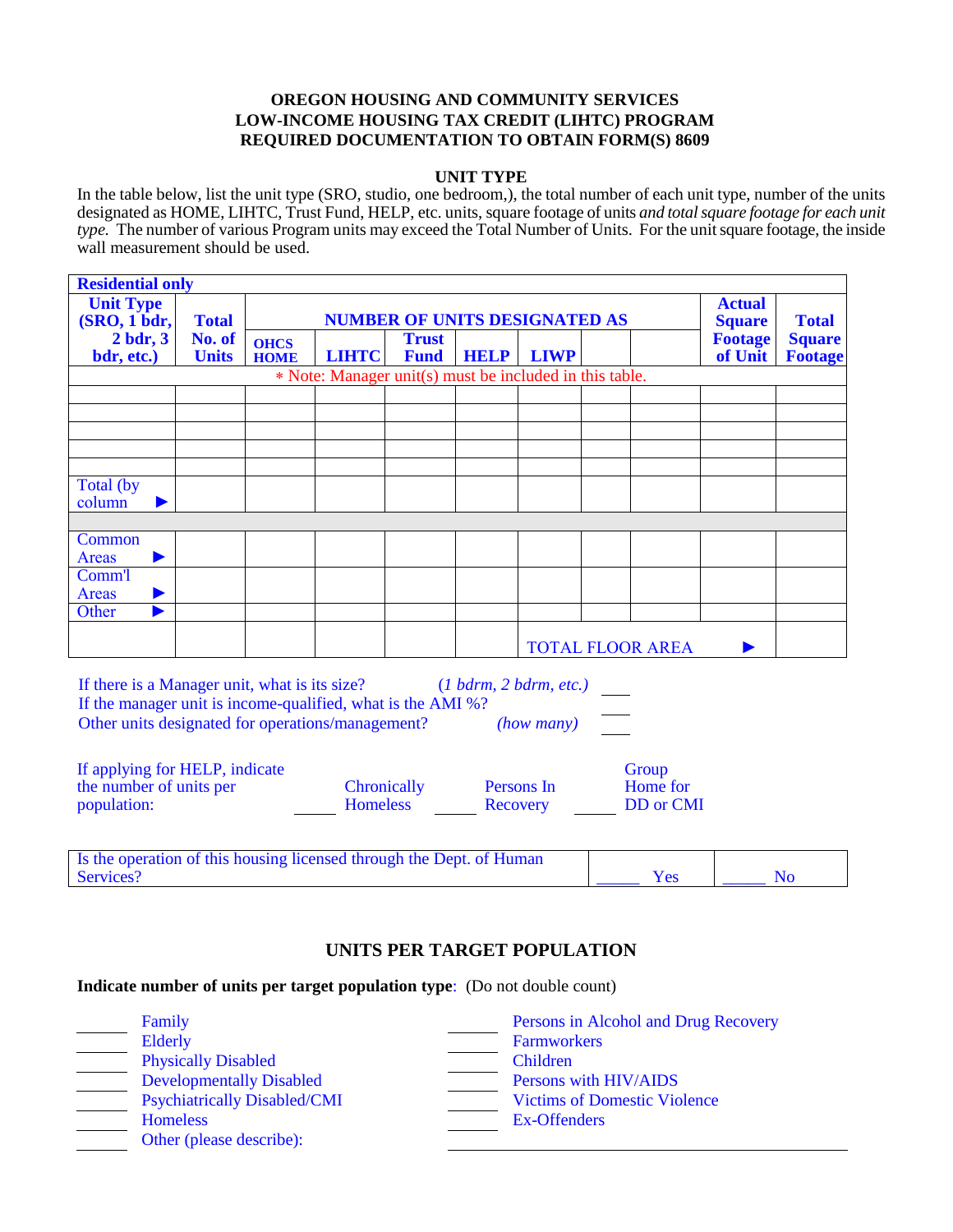### **Indicate number of units in which amenity is provided:** (may be double counted) Number of units accessible to the disabled<br>
Number of units that will be visitable<br>
Number of beds, i.e., group home or c Number of beds, i.e., group home or dormitory Number of internet stations in community building Number of units with high speed internet access Number of units designated as Alcohol and Drug Free Number of units that are permanent supportive housing **PROJECT SITE Unit density of site per local zoning code:** Maximum # units  $\frac{1}{2}$  Minimum # units Proposed # units *Size of site: (one acre = 43,560 square feet)* Acres: *or* Square Feet: **Yes (X) No (X)** Are all utilities presently at site?. . . . . . . . . . . . . . . . . . . . . . . . . . . . . . . . . . . . . . . . . . . . . . If no, what needs to be brought to the site? **Site Location: Yes (X) No (X)** Is property located inside the city limits? **Building(s) Information:** Number of residential buildings . . . . . . . . . . . Number of non-residential buildings. . . . . Number of residential floors. . . . . . . . . . . . . . Number of non-residential floors. . . . . . . . Total no. of code required parking spaces. . . . If the project has day care facilities, indicate the number of children the facilities will serve:. . . . . . . **Yes (X) No (X)** 1) Will green/sustainable building methods be utilized to construct the building? ………. 2) Are the residential units available to the general public within the population you're serving? .............……….…………………………………………………………………. 3) Will the day care facility be available on a preference basis to project residents?…….. 4) Will the project have a community room, common area or commercial space? …..….. 5) Will there be a use or rental fee for these spaces? …………………………………….. **If the project consists of more than one building or type of use, are they: Yes (X) No (X)** Located on the same tract of land?. . . . . . . . . . . . . . . . . . . . . . . . . . . . . . . . . . . . . . . . . . . . Common ownership for federal tax purposes?. . . . . . . . . . . . . . . . . . . . . . . . . . . . . . . . . . .

Financed pursuant to a common plan of financing?. . . . . . . . . . . . . . . . . . . . . . . . . . . . . . . Common property management? . . . . . . . . . . . . . . . . . . . . . . . . . . . . . . . . . . . . . . . . . . . . .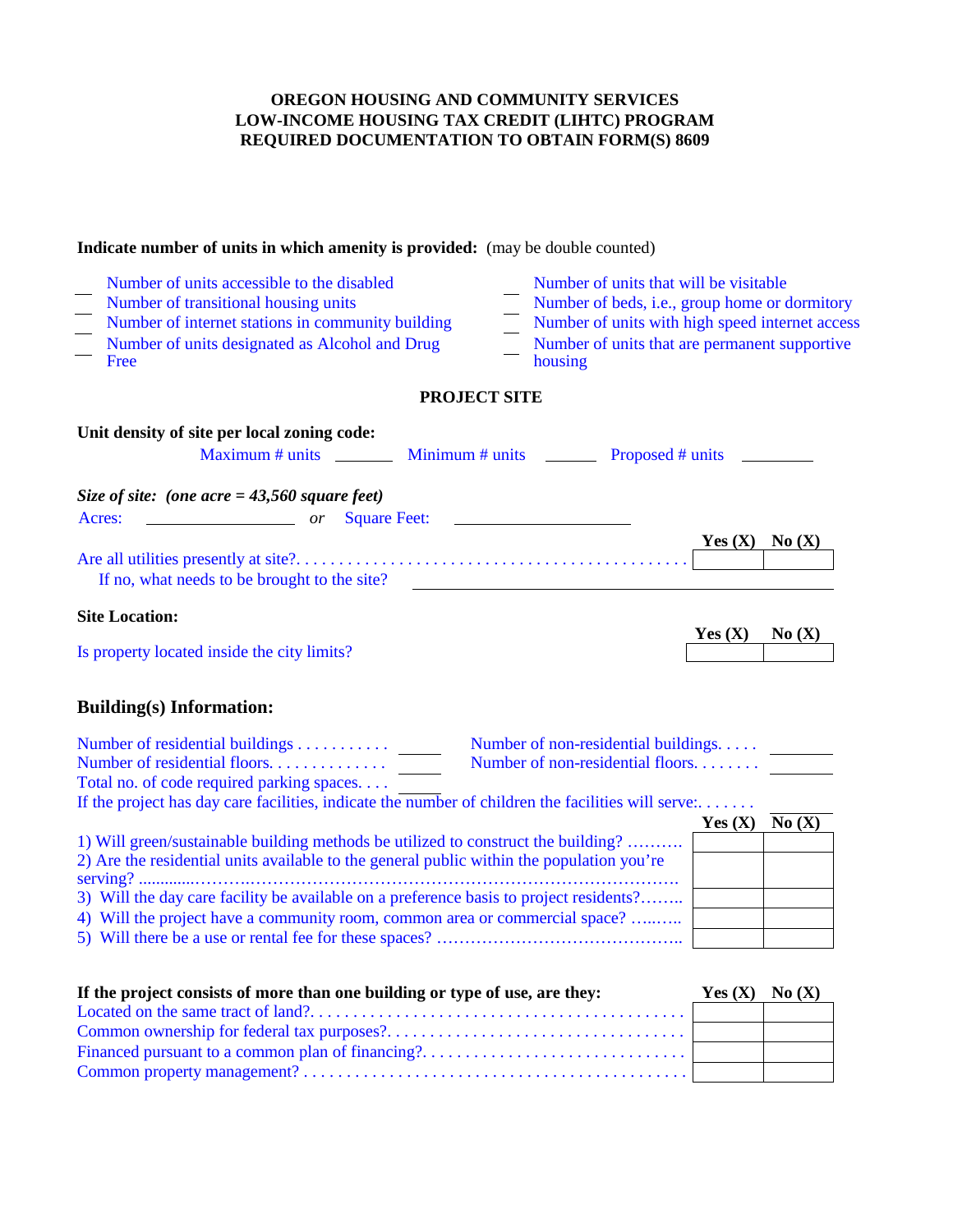#### **PROJECT RENTS AND INCOME LEVELS**

Legislation requires that when OHCS resources are utilized, OHCS will give substantial preference to applicants who rent to tenants whose net income is at 2 times or less than the rent. (e.g. if rent is \$300 per month, a tenant who earns a net of \$600 should be considered income eligible.) Will the project accept this as its policy?

| Yes $(X)$ | No(X) |
|-----------|-------|
|           |       |

*Upon completion of the project, how many units will be receiving project based assistance? Number of RD units receiving project-based assistance? Number of Section 8 units project-based assistance? Number of units receiving other type of project-based assistance? Explain other type assistance*

*In the table below, indicate the proposed income and rental limitations of the units. Assume all funding source restrictions when completing. Before rounding up, rents must correspond with the Income page of the Operating Budget. (If requesting OAHTC, rents must correspond with the Income with OAHTC page. Round up to the nearest 10%, i.e.: a 47% rental charge on the Income page of the Operating Budget would be listed as 50% in this table.*

| <b>Unit Type</b><br>by bedroom<br>size: | <b>Number of</b><br>units by<br>bedroom size: | <b>Percent of Median Income as</b><br>adjusted for family size will not<br>exceed: | <b>Rents not to exceed the following</b><br>percent of median income: |
|-----------------------------------------|-----------------------------------------------|------------------------------------------------------------------------------------|-----------------------------------------------------------------------|
| Example:                                | Example:                                      | Example:                                                                           | Example:                                                              |
| 2 bedroom                               |                                               | 50%                                                                                | 50%                                                                   |
| 3 bedroom                               | 12                                            | 60%                                                                                | 60%                                                                   |
|                                         |                                               |                                                                                    |                                                                       |
|                                         |                                               |                                                                                    |                                                                       |
|                                         |                                               |                                                                                    |                                                                       |
|                                         |                                               |                                                                                    |                                                                       |
|                                         |                                               |                                                                                    |                                                                       |
|                                         |                                               |                                                                                    |                                                                       |

**If the income limitation percentage of the household residing in the unit is not equal to the proposed rental percentage charge, then provide an explanation why.** (For instance, if the rent limitation is 40% of area median income and the household income will be 30% or less of area median income (indicate the reasoning behind the choices). X

**Name, title and address of the Chief Executive Officer (i.e., Mayor, City Manager) of the project's locality:**

|  | _____ |
|--|-------|
|  |       |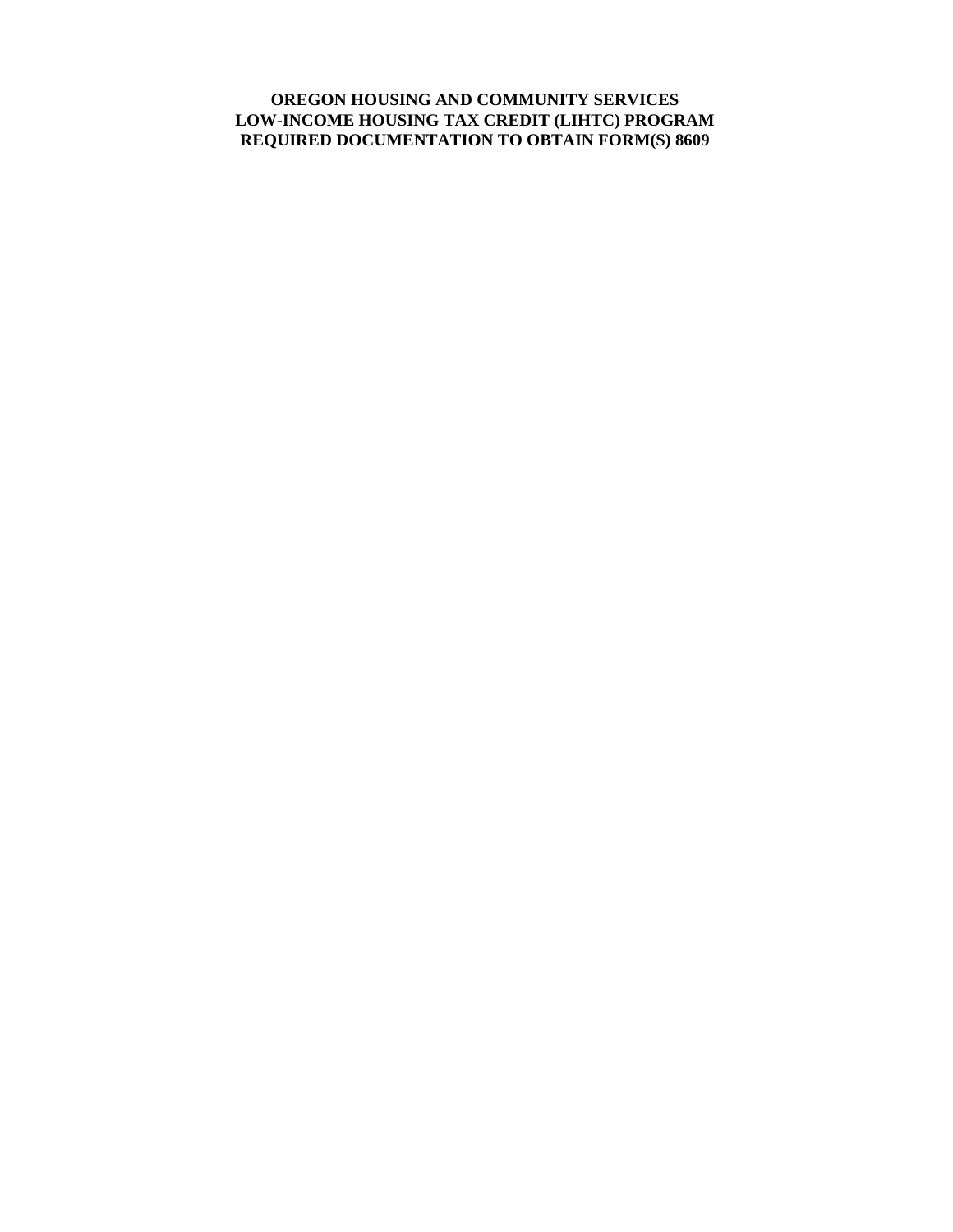#### **UPDATED FINANCIAL PRO FORMAS**

## **IMPORTANT**

**Please use the Final Application proforma worksheets to complete the financial information requested. With the exception of Cost Certification: Determining Qualified Basis on a Building-by-Building Basis all worksheets are available in excel format. They may be obtained on Oregon Housing and Community Service's (OHCS) web site or by calling the Housing Resources Section at OHCS. The instructions for Determining Qualified Basis on a Building-by-Building Basis and the accompanying form are included in this material. For ease of completion the financial information is available in excel format.**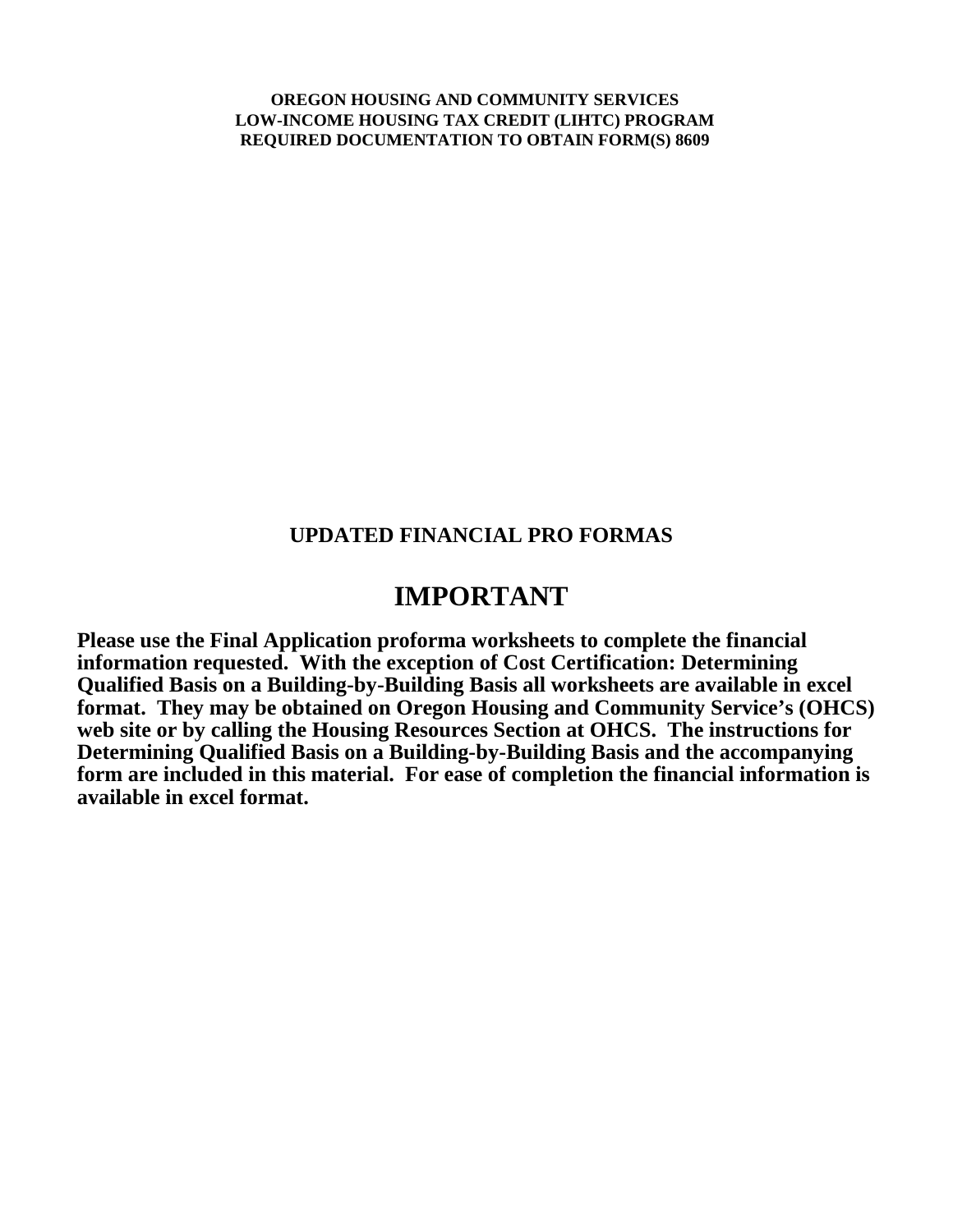#### **INSTRUCTIONS FOR Cost Certification: Determining Qualified Basis on a Building-by-Building Basis**

**Column A:** this lists the building number or letter  $(1,2,3 \dots A,B,C \dots)$ 

Section 42 requires that the lesser of the Floor Area Ratio (square footage) or unit ratio be used to determine eligible basis for the **project.** If your project is less than 100% LIHTC note which of the two ratios (Floor Area or Unit) are smaller for the **project overall**. If it is the Floor Area Ratio, use only Columns B and C in the following table. If the unit ratio is less, use only Columns E and F.

For Example: 40 unit building, 20 units are LIHTC, 20 units are not. Unit ratio is 50% affordable

Same Building, same unit ratio but the 20 LIHTC units are each 600 SqFt and the 20 non-LIHTC units are each 800 SqFt. The Floor Area Ratio is (20\*600)/(20/800)= 12000/16000=75%

Overall, the unit ratio is lower so we must use this to determine eligible basis.

**Column B:** Enter the total square footage for the given building.

**Column C:** Enter the affordable square footage for the given building

**Column D:** Enter the ratio of Column C to Column B

**Column E:** Enter the total number of units in the given building

**Column F:** Enter the affordable units in the given building

**Column G:** Enter the ratio of Column F to Column E

**Column H:** Depending on the overall ratios as determined above, use either (C/Total of Column B)\*total Qualified Basis **OR** (F/total of Column E)\*total Qualified Basis. This will provide the building by building qualified basis amount. If the building is 100% affordable (all units are LIHTC units). Either the Floor Area Ratio or the Unit Ratio may be used.

**Column I:** Enter the individual building address

**Column J:** Enter the Placed in Service date from the Certificate of Occupancy

**Column K:** Enter the credit rate locked at the Reservation Agreement.

**Column L**: Enter the Building Identification Number from the Carryover Agreement. (NOTE: this can be done by OHCS if you are unsure of the Building Identification Number.)

**Column M:** Enter the result of Column H  $*$  Column K. This will provide the total possible credit per building. This may be different than what was awarded.

**Column N:** If the credits awarded were less than the total possible credit available (very common), enter the following: (Amount of credit awarded/total credit available)\*M. This pro-rates the credit amount per building. If the total possible credit is the amount that was awarded, then M will equal N. If the credits awarded are MORE than the total possible credits, you allocation must be reduced to the total possible credits.

**Column O:** Enter the date the Carryover Agreement was executed. This is the allocation date. (NOTE: this can be done by OHCS of you are unsure of the carryover date.)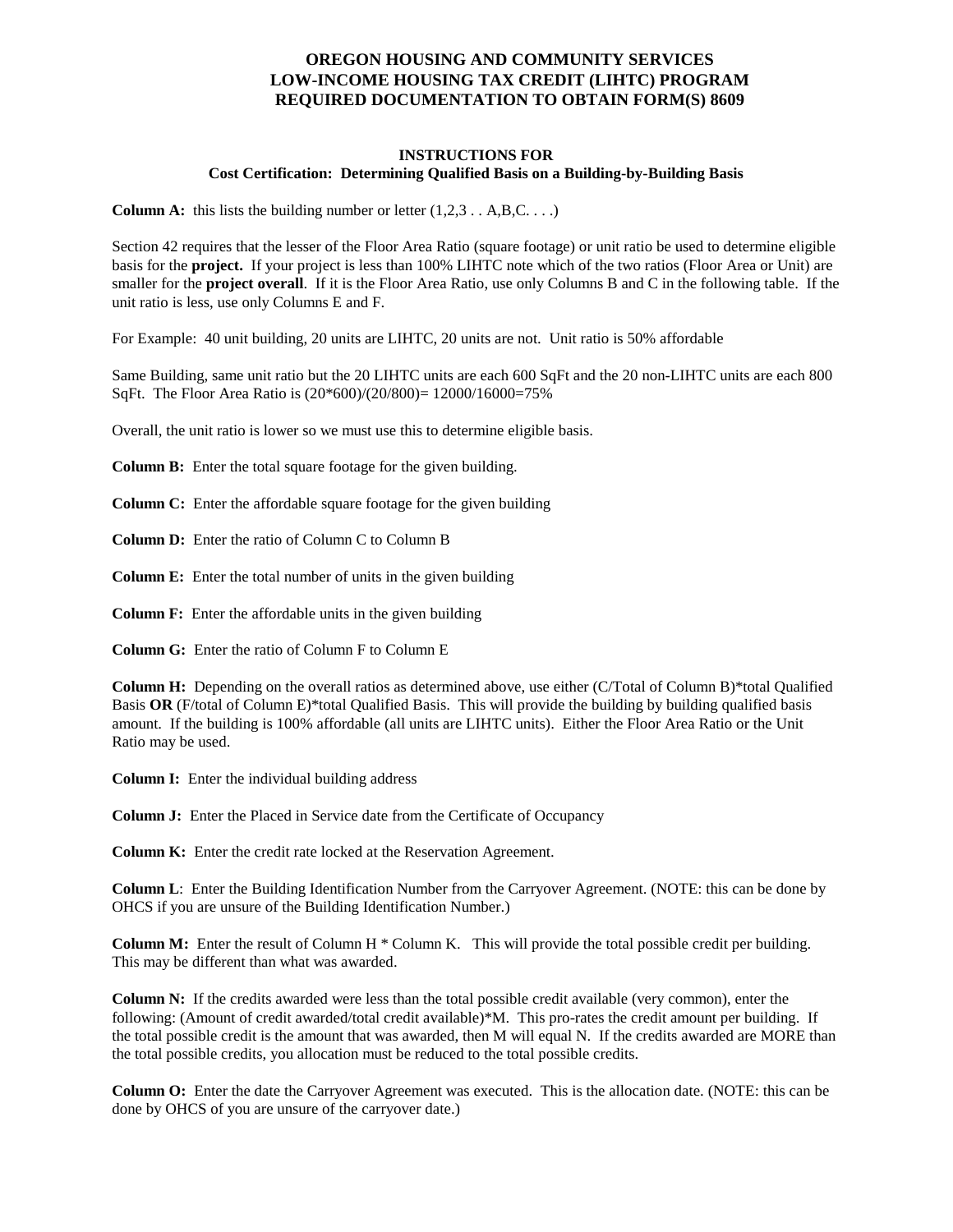#### Documentation of calculation for building-by -building basis. Please provide the specific information regarding the building-by-building basis below. **This information is essential for issuing the IRS 8609 forms**

| <b>COST CERTIFICATION</b><br>DETERMINING QUALIFIED BASIS ON A BUILDING-BY-BUILDING BASIS |                           |                                             |                                 |                       |               |                   |                                                                                                                                                         |                         |          |             |                   |                                |                                                                                        |                                                  |
|------------------------------------------------------------------------------------------|---------------------------|---------------------------------------------|---------------------------------|-----------------------|---------------|-------------------|---------------------------------------------------------------------------------------------------------------------------------------------------------|-------------------------|----------|-------------|-------------------|--------------------------------|----------------------------------------------------------------------------------------|--------------------------------------------------|
| $\mathbf{A}$                                                                             | $\bf{B}$                  | $\mathbf{C}$                                | $\mathbf D$                     | ${\bf E}$             | $\mathbf{F}$  | G                 | $\mathbf H$                                                                                                                                             | $\bf{I}$                | $\bf J$  | $\mathbf K$ | L                 | $\mathbf{M}$                   | N                                                                                      | $\mathbf 0$                                      |
| Bldg #                                                                                   | Total<br>Bldg<br>Sq<br>Ft | Bldg<br>Afforda<br>ble<br>Square<br>Footage | Floor<br>Area<br>Ratio<br>(C/B) | Total #<br>Units      | # Unit<br>Aff | %<br>Units<br>Aff | <b>Qualified Basis</b><br>Either<br>(C/Total of Column<br>B)*total Qualified<br>Basis<br>OR<br>(F/total of Column<br>E)*total Qualified<br><b>Basis</b> | <b>Building Address</b> | PIS Date | APR         | $\mathbf{BIN}~\#$ | Credit<br>Available<br>$(H*K)$ | Credit<br>Allocated<br>(Amount of<br>credit<br>awarded/total<br>credit<br>available)*M | Allocation<br>Date<br>Carryover<br>$\text{date}$ |
| 1                                                                                        |                           |                                             |                                 |                       |               |                   |                                                                                                                                                         |                         |          |             |                   |                                |                                                                                        |                                                  |
| $\sqrt{2}$                                                                               |                           |                                             |                                 |                       |               |                   |                                                                                                                                                         |                         |          |             |                   |                                |                                                                                        |                                                  |
| $\mathfrak{Z}$                                                                           |                           |                                             |                                 |                       |               |                   |                                                                                                                                                         |                         |          |             |                   |                                |                                                                                        |                                                  |
| $\overline{4}$                                                                           |                           |                                             |                                 |                       |               |                   |                                                                                                                                                         |                         |          |             |                   |                                |                                                                                        |                                                  |
| $\sqrt{5}$                                                                               |                           |                                             |                                 |                       |               |                   |                                                                                                                                                         |                         |          |             |                   |                                |                                                                                        |                                                  |
| TOT.                                                                                     | Total of<br>column        | Total of<br>column                          | Total of<br>column              | Total<br>of<br>column |               |                   |                                                                                                                                                         |                         |          |             |                   | Total of<br>Column             | Amount of<br>Credit<br>Awarded                                                         |                                                  |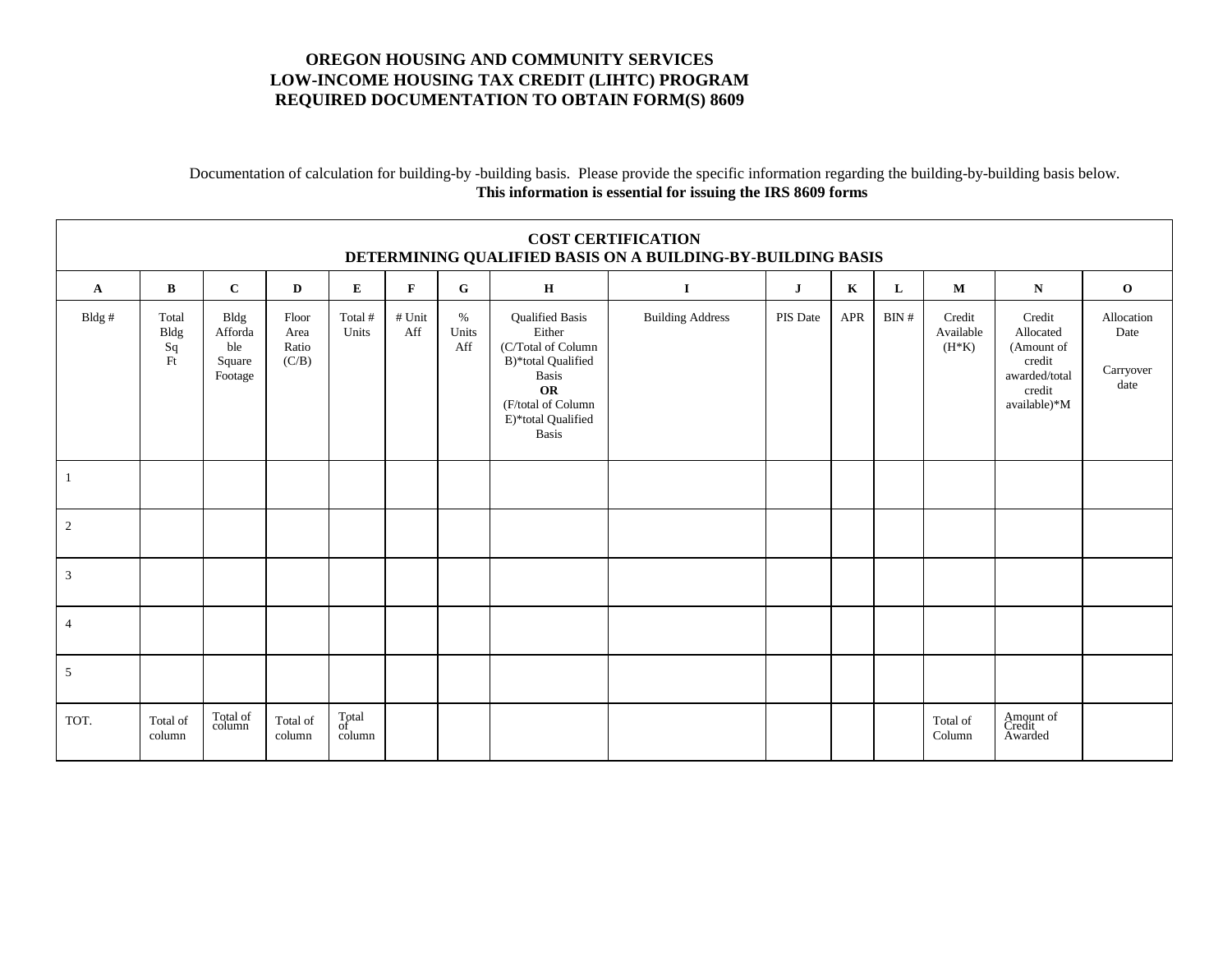#### SAMPLE ACCOUNTANT LETTER

Independent Auditors' Report

| Owner's Name: |  |
|---------------|--|
| Project Name: |  |

Project Number: *COHCS Number* 

We have audited the costs included in the accompanying Tax Credit Allocation Agency ("TCAA") Final Cost Certification (the "Final Cost Certification") of **.** L.P. (the "Owner") for **\_\_\_\_\_\_\_\_\_\_\_\_\_\_\_\_\_\_\_** ("the Project") as of **DATE**. The Final Cost Certification is the responsibility of the Owner's management. Our responsibility is to express an opinion on the Final Cost Certification based on our audit.

We conducted our audit in accordance with generally accepted auditing standards. Those standards require that we plan and perform the audit to obtain reasonable assurance about whether the Final Cost Certification is free of material misstatement. An audit includes examining, on a test basis, evidence supporting the amounts and disclosures in the Final Cost Certification. An audit also includes assessing the accounting principles used and significant estimates made by management, as well as evaluating the overall Final Cost Certification presentation. We believe that our audit provides a reasonable basis for our opinion.

The accompanying Final Cost Certification was prepared in conformity with the accounting practices prescribed by the Internal Revenue Service, under the accrual method of accounting, and in conformity with the format and qualified allocation plan rules set by TCAA, which is a comprehensive basis of accounting other than generally accepted accounting principles. The accompanying Final Cost Certification was also prepared with consideration of all guidance issued from the Internal Revenue Service including but not limited to any rule changes, Private Letter Rulings, Technical Assistance Memoranda, considerations, IRS guidance, etc., that the eligible basis as reported herein is consistent with such guidance.

In our opinion the Final Cost Certification presents fairly, in all material respects, the actual costs and eligible basis of the Owner for the Project as of **DATE**, on the basis of accounting described above.

This report is intended solely for the information and use of management of the Owner and for filing with TCAA and should not be used for any other purpose.

We have no financial interest in the Project other than in the practice of our profession.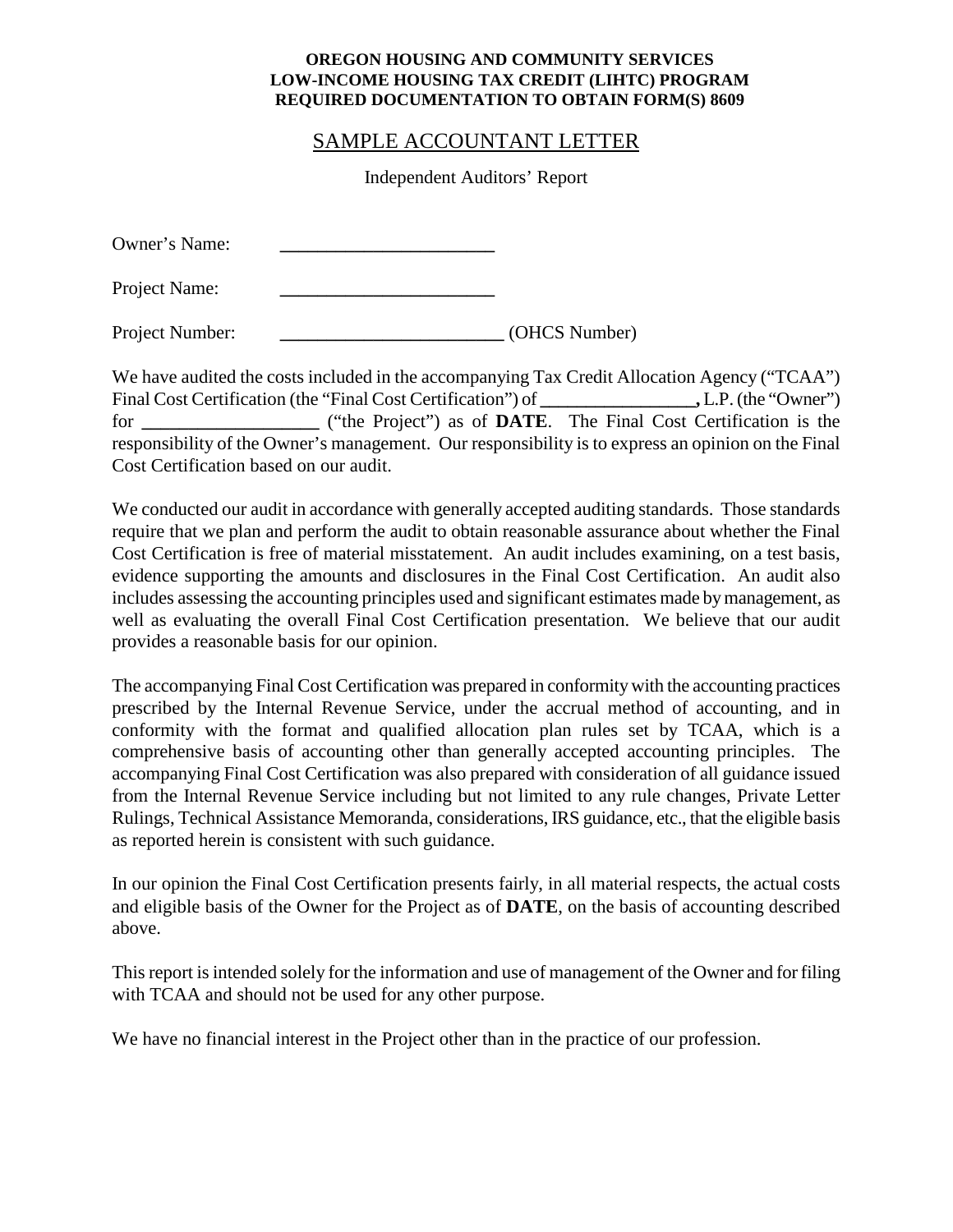City, State **DATE**

## **CERTIFICATION OF THE USE OF TAX CREDIT PROCEEDS**

**Sample Language for sponsor/owner letterhead**

LIHTC Program Oregon Housing and Community Services PO Box 14508 Salem OR 97309-0409

The (Owner/sponsor/partnership name) hereby certifies that the proceeds from the sale of the Low Income Housing Tax Credit for the (development name) have been used exclusively for expenses related to the development of the (development name) project.

| BY:   |  |  |
|-------|--|--|
|       |  |  |
| ITS:  |  |  |
| DATE: |  |  |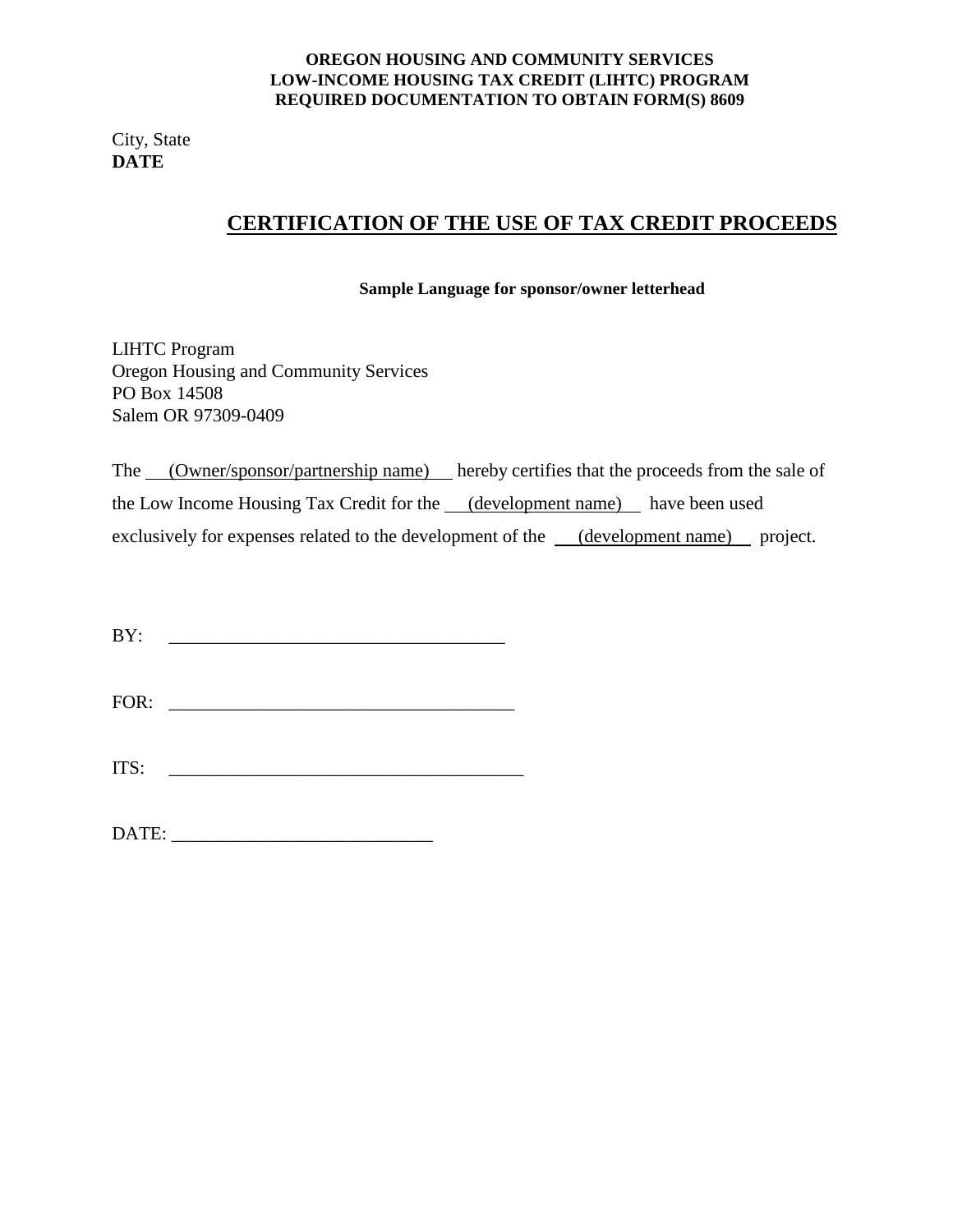#### **SAMPLE TOTAL COST AND ELIGIBLE BASIS CERTIFICATION**

#### **INDEPENDENT AUDITORS' REPORT**

#### *Owner's Name: XXXXXXXXXXXXXX Project Name: XXXXXXXXXXXXXX Project Number: XXXXXXXXX*

*We have audited the accompanying Tax Credit Allocation Agency ("TCAA") Final Cost Certification (the "Final Cost Certification") of XXXXXXXXXXXXXXX (the "Owner") for XXXXXXXXXXXXXXXXXXXXXX (the "Project") as of November 30, 20XX. The Final Cost Certification is the responsibility of the Owner's management. Our responsibility is to express an opinion on the Final Cost Certification based on our audit. We conducted our audit in accordance with auditing standards generally accepted in the United States of America. Those standards require that we plan and perform the audit to obtain reasonable assurance about whether the Final Cost Certification is free of material misstatement. An audit includes examining, on a test basis, evidence supporting the amounts and disclosures in the Final Cost Certification. An audit also includes assessing the accounting principles used and significant estimates made by management, as well as evaluating the overall Final Cost Certification presentation. We believe that our audit provides a reasonable basis for our opinion.*

*As discussed in Note 1, the accompanying Final Cost Certification was prepared in conformity with the accounting practices prescribed by the Internal Revenue Service and with the format and qualified allocation plan rules set by the TCAA.*

*In our opinion, the Final Cost Certification presents fairly, in all material respects, the actual costs and eligible basis of the Owner for the Project as of November 30, 20XX, on the basis of accounting described in Note 1.*

*This report is intended solely for the information and use of management of the Owner and the TCAA and is not intended to be and should not be used by anyone other than these specified parties.*

*January 27, 20XX*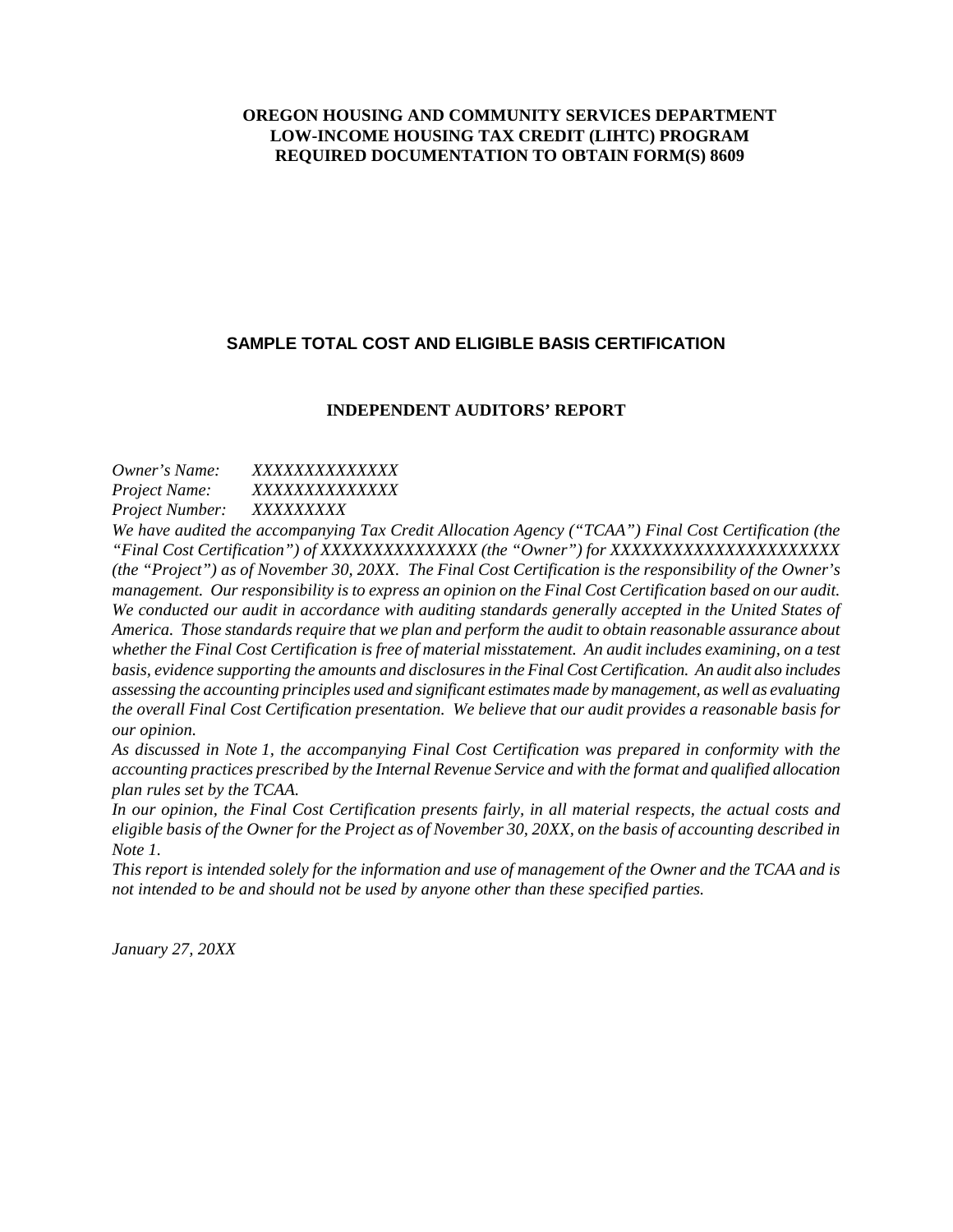| TAX CREDIT ALLOCATION AGENCY FINAL COST CERTIFICATION                           |               |              |
|---------------------------------------------------------------------------------|---------------|--------------|
| NOVEMBER 30, 20XX                                                               |               |              |
|                                                                                 |               |              |
| Owner:<br>Address:                                                              |               |              |
| Employer ID:                                                                    |               |              |
| Project:                                                                        |               |              |
|                                                                                 | <b>Actual</b> | Eligible     |
| <b>CALCULATION OF ELIGIBLE BASIS</b>                                            | <b>Costs</b>  | <b>Basis</b> |
|                                                                                 |               |              |
| <b>LAND</b>                                                                     |               |              |
| <b>CONSTRUCTION:</b>                                                            |               |              |
| Residential building                                                            |               |              |
| Furniture and equipment                                                         |               |              |
| Site work                                                                       |               |              |
| Offsite costs                                                                   |               |              |
| Landscaping                                                                     |               |              |
| Parking garage                                                                  |               |              |
| Building permits and system development                                         |               |              |
| Bond and insurance                                                              |               |              |
| Subtotal                                                                        |               |              |
|                                                                                 |               |              |
| CONTRACTOR OVERHEAD AND PROFIT                                                  |               |              |
|                                                                                 |               |              |
| ARCHITECTURAL, ENGINEERING AND OTHER FEES:                                      |               |              |
| Architectural and engineering fees                                              |               |              |
| Legal and accounting fees                                                       |               |              |
| Environmental report                                                            |               |              |
| Subtotal                                                                        |               |              |
|                                                                                 |               |              |
| <b>INTERIM COSTS:</b><br>Construction insurance                                 |               |              |
| Interest                                                                        |               |              |
| Project management fee                                                          |               |              |
| Construction loan fees                                                          |               |              |
| Closing costs                                                                   |               |              |
| Testing and inspections                                                         |               |              |
| Market study                                                                    |               |              |
|                                                                                 | П             | П            |
| Subtotal                                                                        |               |              |
| SOFT COSTS:                                                                     |               |              |
| Property appraisal                                                              |               |              |
| Marketing and lease up                                                          |               |              |
| Tax credit fees                                                                 |               |              |
| Syndication                                                                     |               |              |
| Organization                                                                    |               |              |
| Permanent financing                                                             |               |              |
| Subtotal                                                                        |               |              |
| FEES:                                                                           |               |              |
| Developer fee                                                                   |               |              |
|                                                                                 |               |              |
| <b>TOTAL</b>                                                                    |               |              |
|                                                                                 |               |              |
| See accompanying notes to tax credit allocation agency final cost certification |               |              |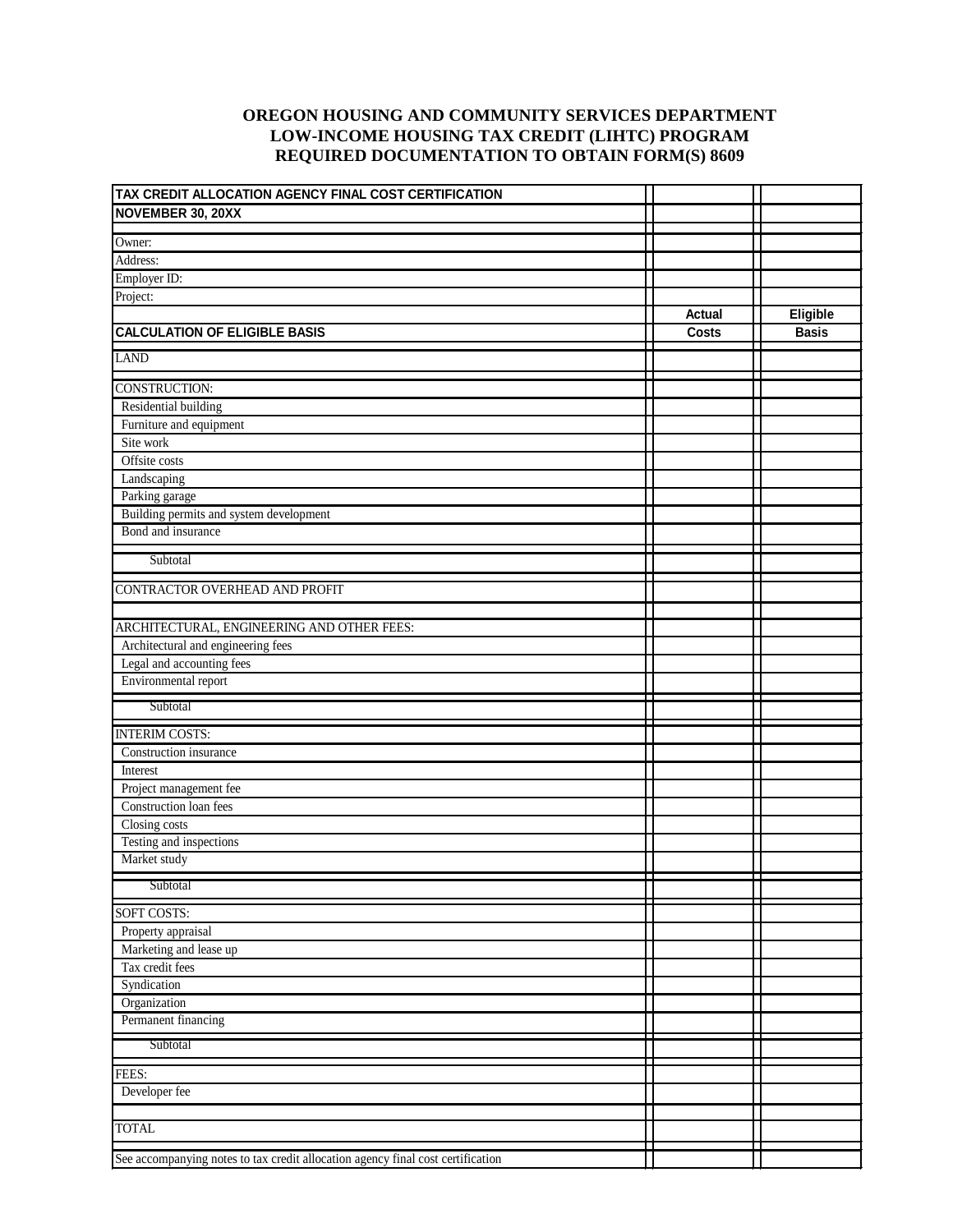## **THE XXXXXXXXXXXXXXXX PROJECT**

#### **NOTES TO TAX CREDIT ALLOCATION AGENCY FINAL COST CERTIFICATION NOVEMBER 30, 20XX**

#### **1. BASIS OF PRESENTATION**

The accompanying Final Cost Certification was prepared in conformity with the accounting practices prescribed by the Internal Revenue Service, under the accrual method of accounting, and in conformity with the format and qualified allocation plan rules set by the Tax Credit Allocation Agency, which is a comprehensive basis of accounting other than generally accepted accounting principles. The accompanying Final Cost Certification was also prepared with consideration of all guidance issued from the Internal Revenue Service including, but not limited to, any rule changes, Private Letter Rulings, Technical Assistance Memoranda, and IRS guidance.

Actual costs include all costs incurred by the Project as of November 30, 20XX. Eligible basis costs represent residential rental property costs as defined by the Internal Revenue Service.

#### **2. CONSTRUCTION COMMITMENT**

The Owner entered into a construction contract that provides for total construction costs of \$XXXXXXXX. The construction was substantially completed by April 1, 20XX.

#### **3. RELATED PARTIES**

Total developer fees of \$XXXXX are to be paid to XXXXXXXXXXX, managing member of the LLC.

\* \* \* \* \* \*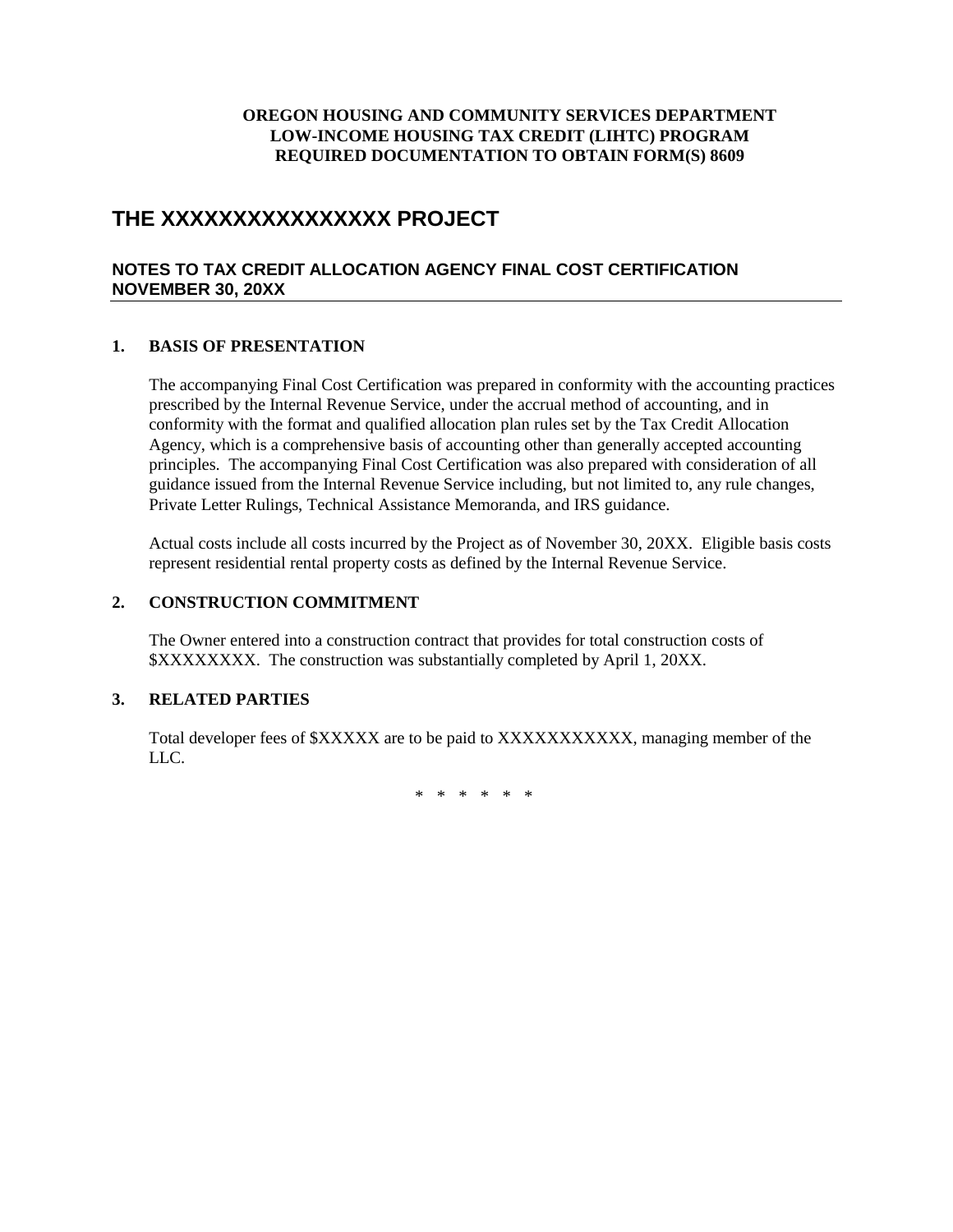## **"AS BUILT" ARCHITECT CERTIFICATION**

I have inspected the development known as (project name) located in (City, state) and hereby certify that the development has been built in accordance with the drawings and specifications dated and prepared by .

Based upon this inspection, to the best of my knowledge and belief, the development has been constructed in conformance with all local, state and federal laws designated as the development standard for the project including, but not limited to, the Fair Housing Laws as they pertain the disabled accessibility and adaptability, all local health, safety and building codes, any and all Section 504 requirements as applicable and those requirements related to design or construction of the project as set forth in the OHCS Low-Income Housing Tax Credit Allocation Plan.

Architect Owner

 $\overline{a}$ Print Architect Name Print Owner Name

Date: Date: Date: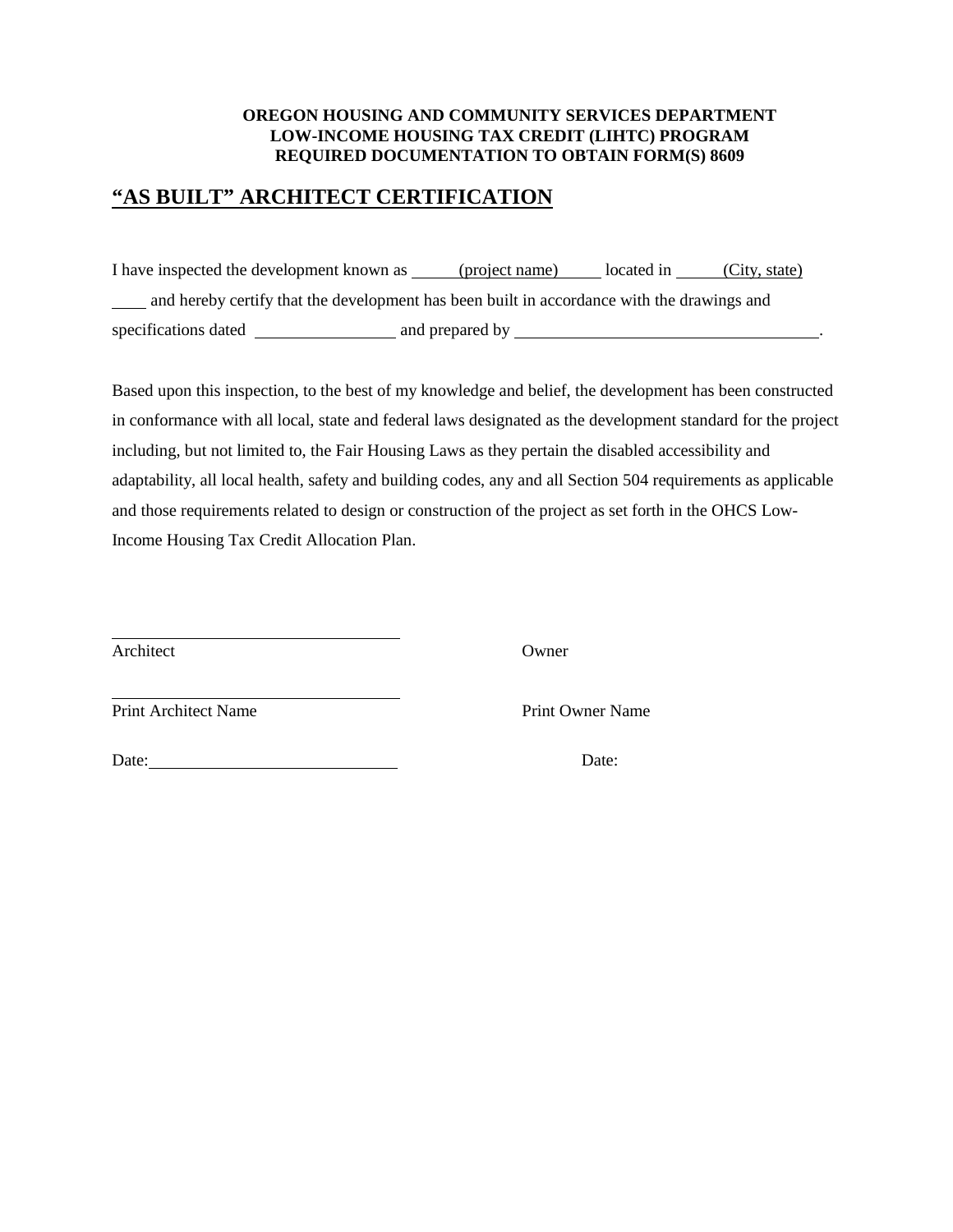## **RESIDENT SERVICES PLAN**

*(It is optional to submit this Plan with the CFC Application. It will be required for submission if your project receives a reservation of funding)*

| Date:                                                   | <b>Project Name:</b>  |                          |  |  |
|---------------------------------------------------------|-----------------------|--------------------------|--|--|
| Sponsor:                                                | Contact:              |                          |  |  |
| <b>Sponsor Phone:</b>                                   | <b>Sponsor Fax:</b>   |                          |  |  |
| <b>Management Agent:</b>                                |                       |                          |  |  |
| <b>Project Location:</b>                                |                       |                          |  |  |
| <b>Number of Units:</b>                                 | <b>Bedroom</b> sizes: |                          |  |  |
| <b>Target Population:</b>                               | Income levels:        |                          |  |  |
| Projected number of children on-site at full occupancy: |                       |                          |  |  |
| <b>Department Funding:</b>                              |                       |                          |  |  |
| <b>Trust Fund:</b>                                      | \$<br>HOME:           | \$                       |  |  |
| HELP:                                                   | \$<br>LIHTC:          | \$                       |  |  |
| <b>OAHTC:</b>                                           | \$<br>ADF/Other:      | $\overline{\mathcal{E}}$ |  |  |
|                                                         |                       |                          |  |  |

#### **Policy Statement**

Sponsors who receive Department Resources must include in their affordable housing development a provision for residents to access services appropriate to the identified needs of the target population.

The anticipated outcomes of the Resident Services Plan are:

- 1) Through coordination, collaboration, and community linkages, provide residents the opportunity to access appropriate services which promote self-sufficiency, maintain independent living, and support residents in making positive life choices; and
- 2) To effectively maintain the fiscal and physical viability of the development by incorporating into the ongoing management appropriate services which address resident issues as they may arise.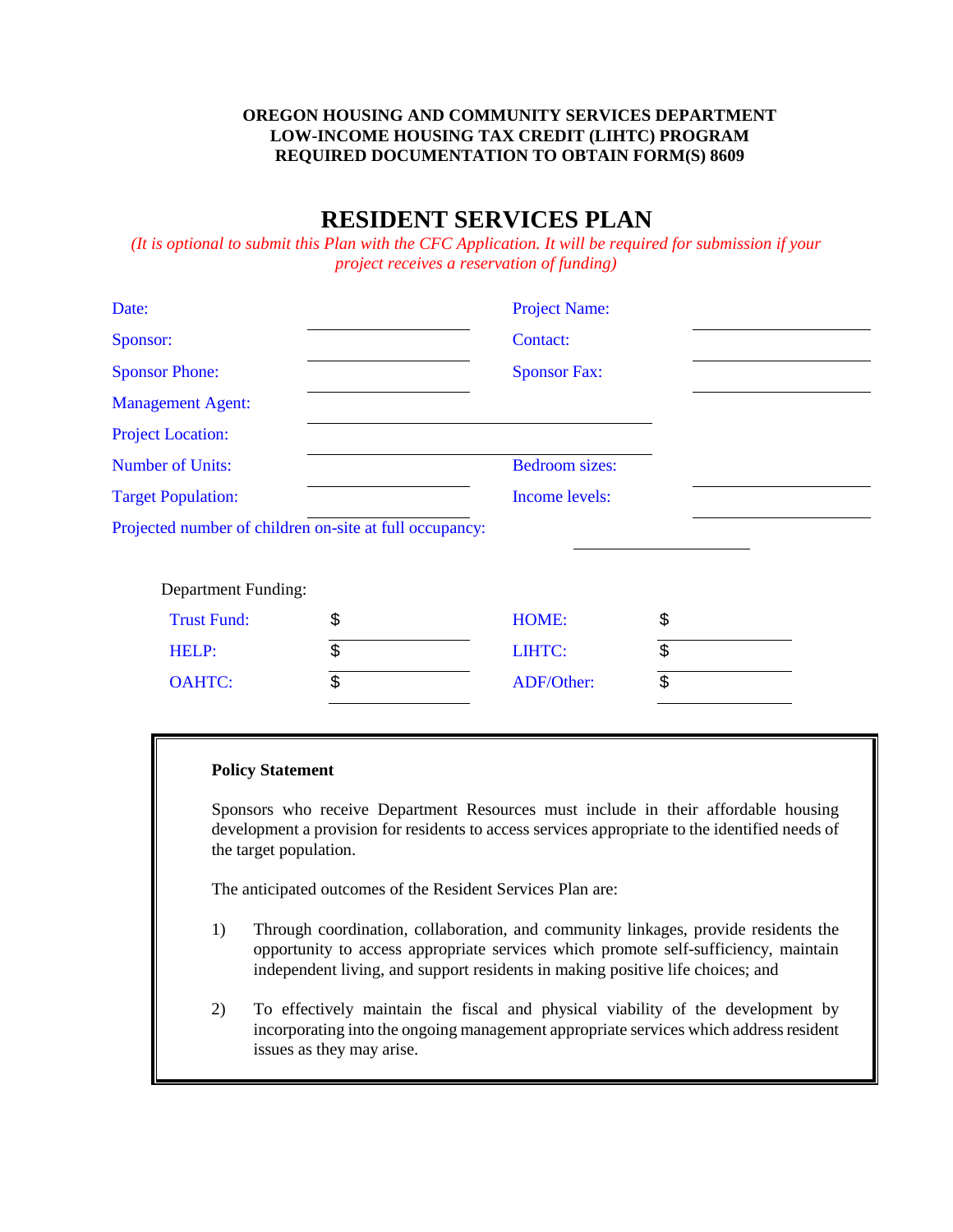#### **Developing the Resident Services Plan**

**The Resident Services Plan contains four sections, each beginning with a statement of intent. Complete each section thoroughly and completely. There is no limit to the number of pages that can be submitted, but conciseness is encouraged.** 

#### **Section One: Needs Assessment**

*The intent of this section is to ensure that the Sponsor will employ a thorough and creative process to research, identify and assess potential service needs of the target population. Contact with the local community including schools, churches, businesses, neighbors, service providers, and other affordable housing developments may be necessary in order to define the needs specific to potential residents. The Sponsor is encouraged to research additional sources, including census information, market studies, and the OHCS OMNIPLAN. Assumptions based on the Sponsor's prior experience in designing services for this target population are also valuable.*

Describe in detail the service needs of the target population:

x

Describe the methods used, and identify the sources consulted in determining the service needs of the target population:

x

#### **Section Two: Identification and Coordination**

*The intent of this Section is to demonstrate that the Sponsor has made linkages in the local community and the network of service providers in order to establish roles and relationships in coordination of services for this development. The Sponsor is encouraged to initially investigate an array of possible services and then refine and select those most appropriate to the target population.*

Describe the methods used to identify the available services in the community, including efforts to coordinate and collaborate on the design of the Resident Service Plan:

x

#### **Section Three: Implementation**

*The intent of this section is to define the logistics of the Resident Services Plan. List each specific service selected as appropriate for the target population, state in measurable terms the anticipated result of providing the service, and identify the provider of the service. Description of how the delivery of services will occur and be funded is critical to this section.* 

#### **Complete the table below:**

| <b>SERVICE PROVIDED</b> | <b>ANTICIPATED RESULTS</b> | <b>SERVICE PROVIDER</b> |
|-------------------------|----------------------------|-------------------------|
|                         |                            |                         |
|                         |                            |                         |
|                         |                            |                         |
|                         |                            |                         |
|                         |                            |                         |
|                         |                            |                         |